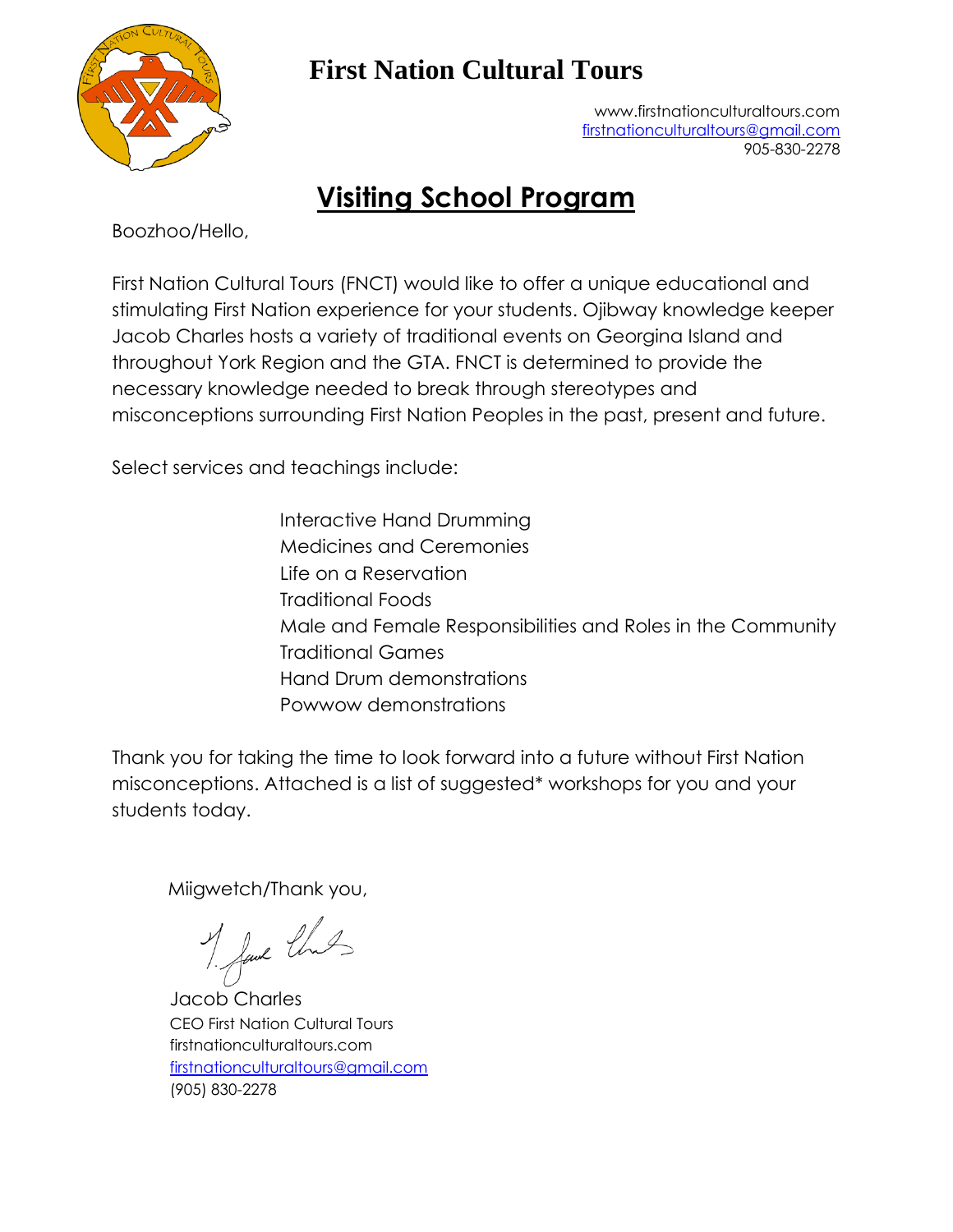

## **First Nation Cultural Tours**

[www.firstnationculturaltours.com](http://www.firstnationculturaltours.com/) [medicinewolf.jc@gmail.com](mailto:medicinewolf.jc@gmail.com) 905-830-2278

## **Workshops & Descriptions**

**WORKSHOP #1** Basic Demonstration & Discussion

A straightforward educational workshop through storytelling and demonstrations.

#### Smudge\*\*

Eagle Feather Introductions Ojibway Welcoming Song Hand drum teachings Powwow Drum Teachings Medicine Bag and Bundle Teachings Question & Answer Period Ojibway Travelling Song Duration: 75minutes One Facilitator: \$200.00



### **WORKSHOP #2** Interactive Drumming

A workshop which focuses on First Nation drumming and singing. It is an opportunity for learning through participation in a drumming circle, observation and games.

Smudge\*\* Eagle Feather Introductions Ojibway Welcoming Song Interactive Drum Learn Song on drum Ojibway Travelling Song Duration: 75minutes One Facilitator: \$200

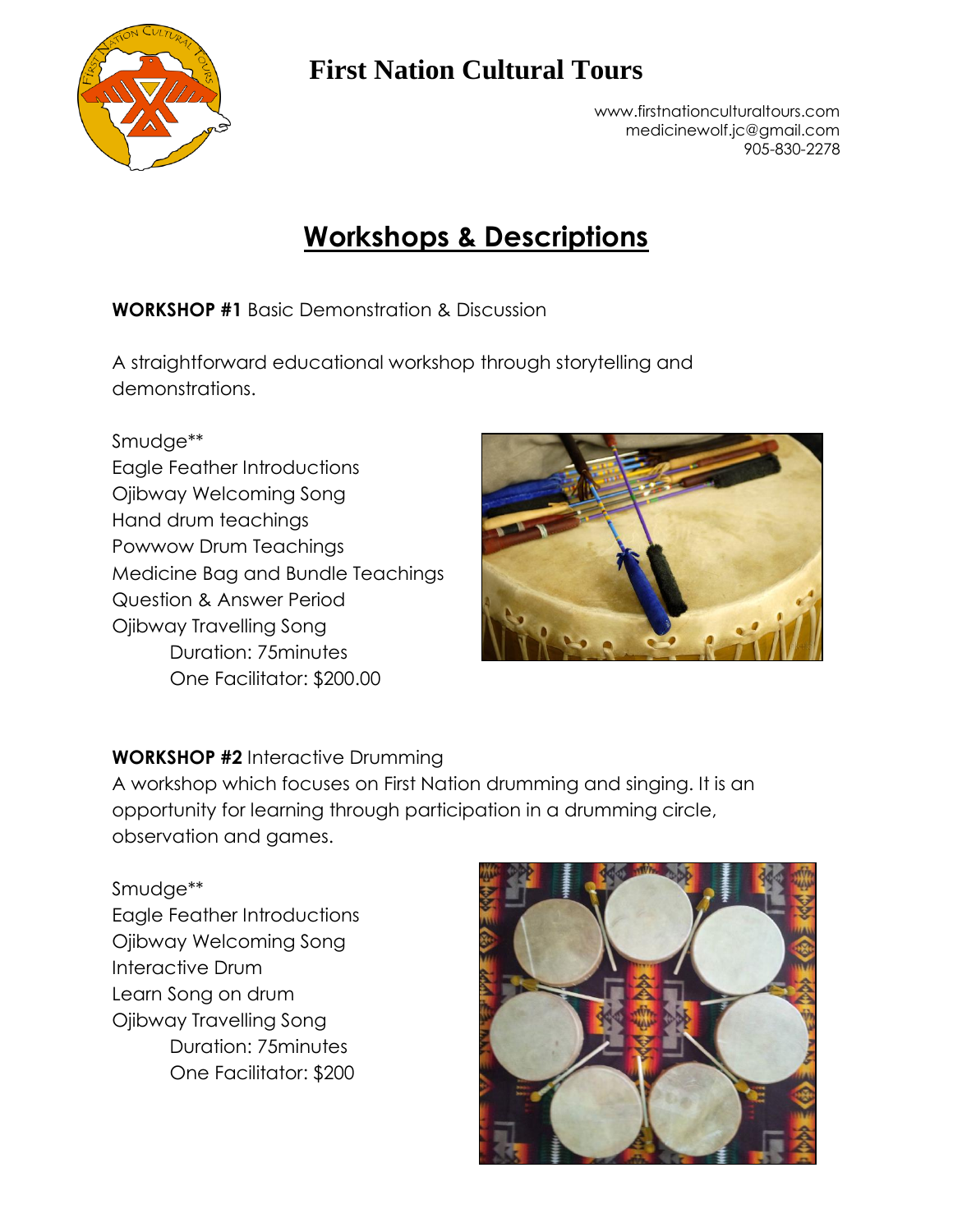### **WORKSHOP #3** Reservation Life and Politics

A discussion based workshop meant to stimulate in-depth conversation on the life and politics of First Nations People that may include (but is not limited to):

Smudge\*\* Eagle Feather Introductions Ojibway Welcoming Song The Indian Act Chiefs and Councils Residential Schools Hunting and Fishing Church Influences Lands Voting Taxes Ojibway Travelling Song Duration: 75minutes One Facilitator: \$200

### **WORKSHOP #4** Craft making and teachings

Choose 1 craft where participants get to create their own keepsake as well as learn its importance.

Choose from:

Dream Catchers Leather Pouches Hairpipe beaded bracelets Smudge\*\* Eagle Feather Introductions Ojibway Welcoming Song Ojibway Travelling Song Duration: 120minutes Two Facilitators: \$200 (plus \$4 per participant)